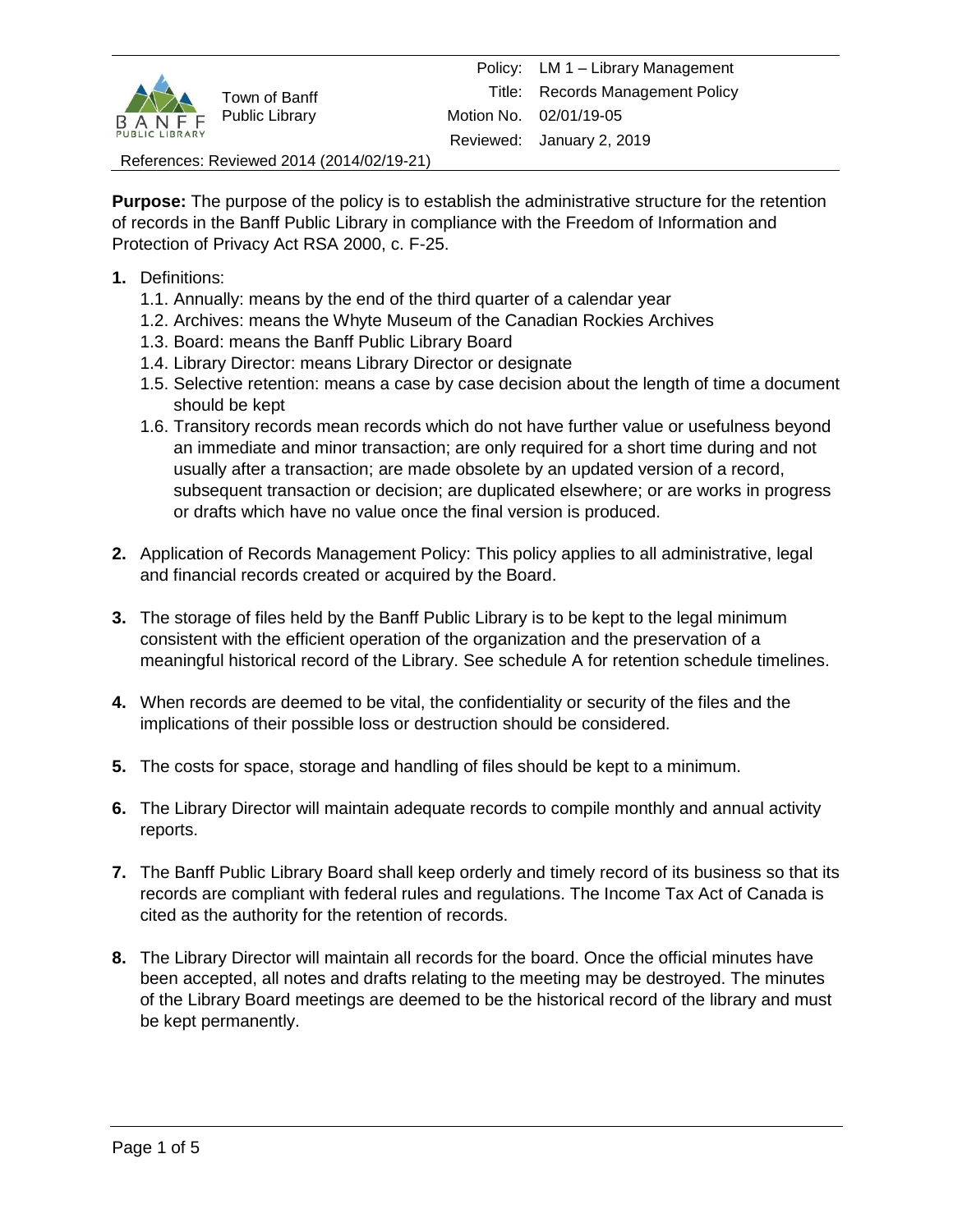

References: Reviewed 2014 (2014/02/19-21)

- **9.** Except for patron records, personnel records, and internal staff meeting minutes, the records of the Library are deemed to be public information.
- **10.** All patron records are confidential unless subpoenaed by law.
- **11.** The Board gives authority for the destruction of records to the Library Director. The Library Director will be responsible for the proper and complete destruction of the records destroyed under this policy.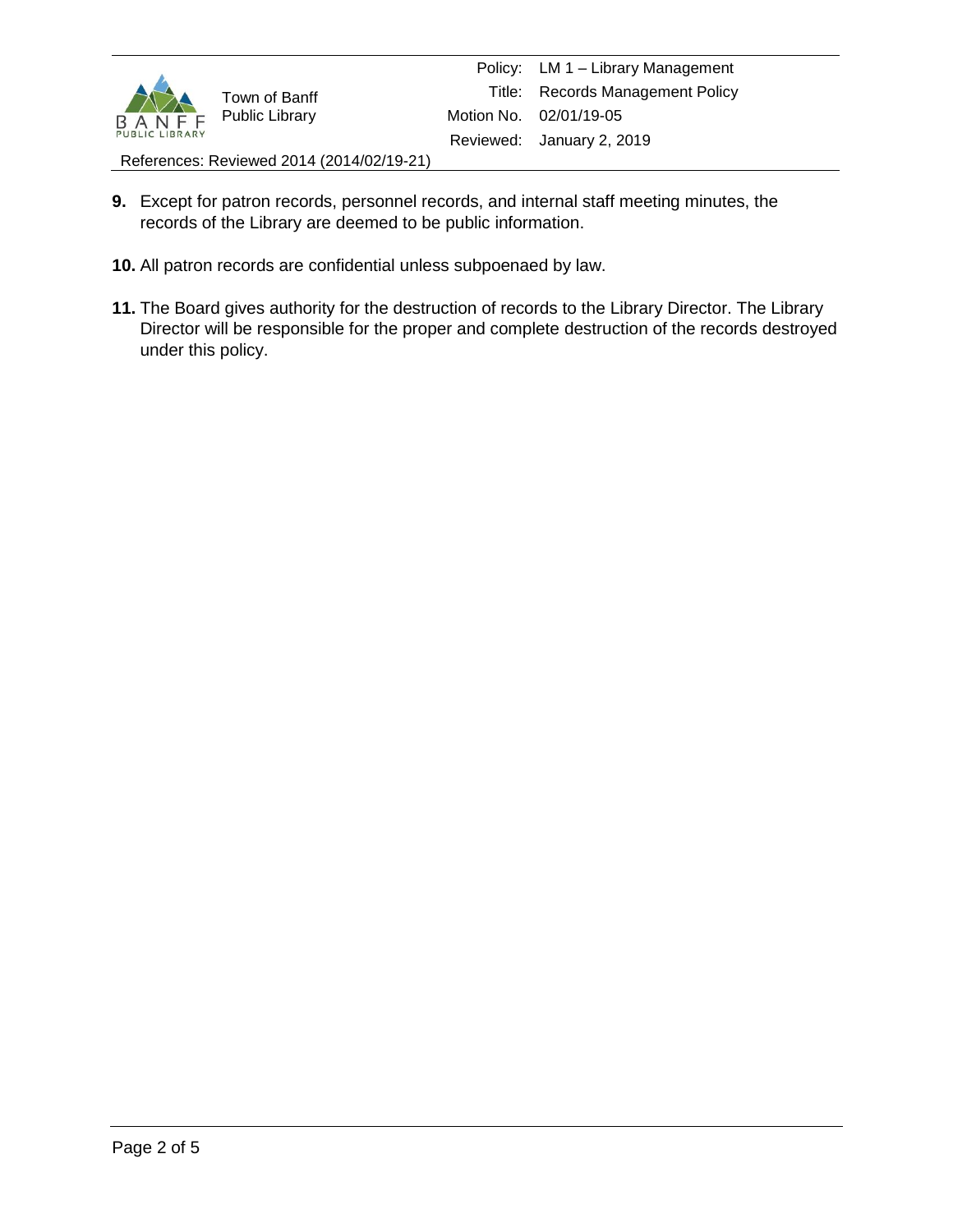

Town of Banff Public Library

Policy: LM 1 – Library Management Title: Records Management Policy Motion No. 02/01/19-05 Reviewed: January 2, 2019

\_\_\_\_\_\_\_\_\_\_\_\_\_\_\_\_\_\_\_

References: Reviewed 2014 (2014/02/19-21)

## **SCHEDULE A – RECORDS RETENTION SCHEDULE**

| <b>Function</b>                                                                                                                                         | <b>Record Series</b>                                                  | <b>Retention Period</b><br>and Format                                  |
|---------------------------------------------------------------------------------------------------------------------------------------------------------|-----------------------------------------------------------------------|------------------------------------------------------------------------|
| <b>Accounts Payable</b>                                                                                                                                 | Paid Invoices                                                         | 7 years from fiscal year<br>end                                        |
| <b>Accounts Receivable</b>                                                                                                                              | Cash Reports/Receipts<br>$\bullet$                                    | 7 years from fiscal year<br>end                                        |
| Agenda Packages - approved<br>agendas and minutes retained -<br>also includes monthly statistics,<br>financial statements, librarian's<br>reports, etc. | <b>Board Minutes</b>                                                  | <b>Permanent</b><br>Hard copy<br>(Also see Minutes below)              |
| <b>Annual reports to Province</b>                                                                                                                       | Statistics, reports,<br>$\bullet$<br>Provincial grant<br>applications | <b>Permanent</b>                                                       |
| <b>Applications for work (solicited)</b>                                                                                                                | Personnel                                                             | 3 years from decision or 3<br>years from termination of<br>employment. |
| <b>Applications for work</b><br>(unsolicited)                                                                                                           |                                                                       | Not accepted, not retained                                             |
| <b>Applications for art shows</b>                                                                                                                       | Program files<br>$\bullet$                                            |                                                                        |
| <b>Architectural Drawings</b>                                                                                                                           | <b>Building</b><br>$\bullet$                                          | <b>Permanent</b>                                                       |
| <b>Audits</b>                                                                                                                                           | <b>Audited Financial</b><br>$\bullet$<br><b>Statements</b>            | <b>Permanent</b>                                                       |
|                                                                                                                                                         | Audits                                                                | 11 years from fiscal year<br>end                                       |
| <b>Banking</b>                                                                                                                                          | Cheque stubs<br>٠                                                     | 7 years from fiscal year<br>end                                        |
|                                                                                                                                                         | <b>Bank statements</b><br>$\bullet$                                   | 7 years from fiscal year<br>end                                        |
|                                                                                                                                                         | Investments<br>$\bullet$                                              | 7 years from fiscal year<br>end                                        |
|                                                                                                                                                         | Deposit books                                                         | 7 years from fiscal year<br>end                                        |
| <b>Budget</b>                                                                                                                                           | <b>Budget Working Papers</b><br>$\bullet$                             | 3 years from fiscal year<br>end                                        |
|                                                                                                                                                         | <b>Final Annual Capital</b><br>$\bullet$<br><b>Budget</b>             | <b>Permanent</b>                                                       |
|                                                                                                                                                         | <b>Final Annual Operating</b><br>$\bullet$<br><b>Budget</b>           | <b>Permanent</b>                                                       |
| <b>Bylaws</b>                                                                                                                                           | All<br>$\bullet$                                                      | <b>Permanent</b>                                                       |
| <b>Complaints</b>                                                                                                                                       | All<br>$\bullet$                                                      | 3 years from year end                                                  |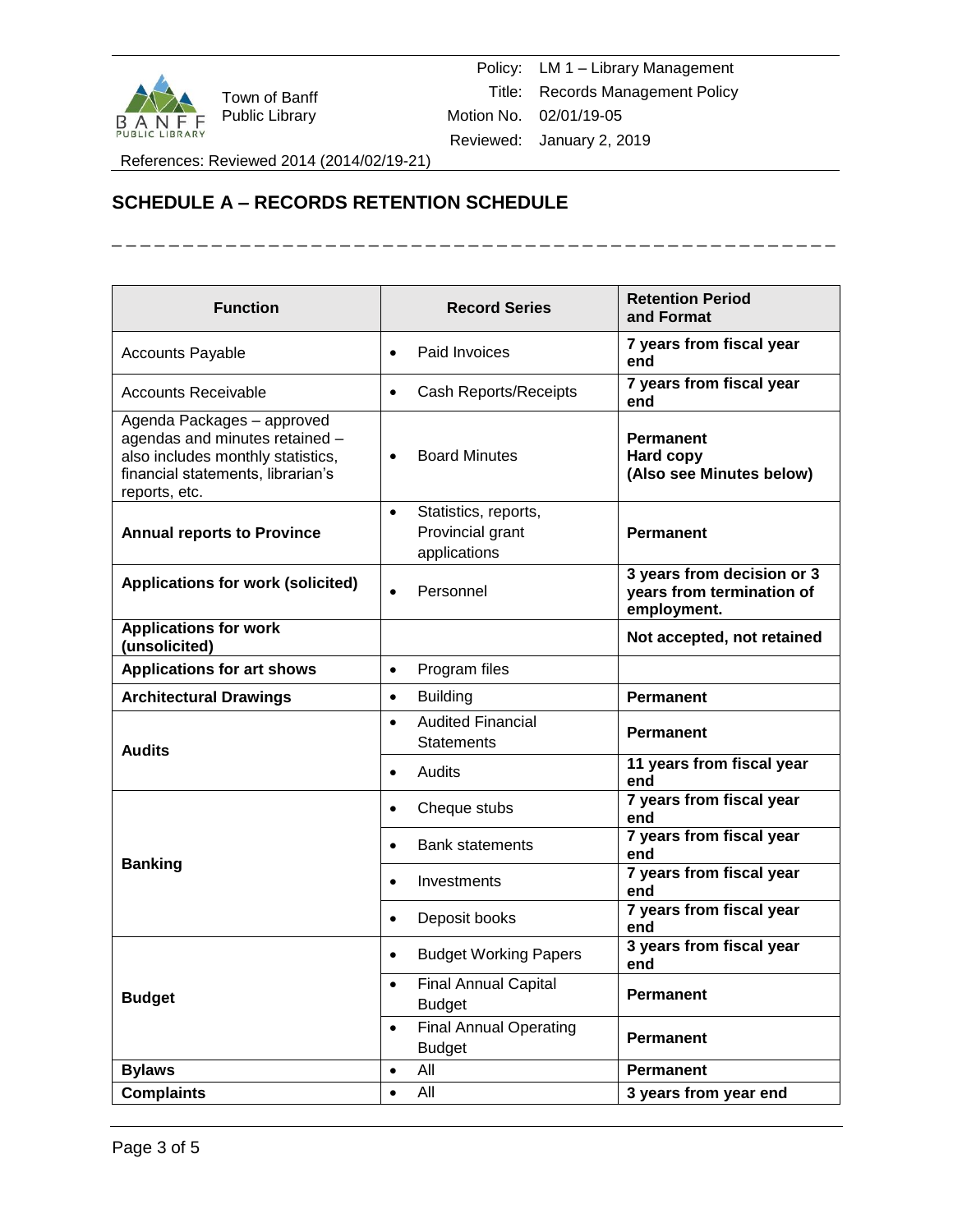

Town of Banff Public Library

Policy: LM 1 – Library Management Title: Records Management Policy Motion No. 02/01/19-05 Reviewed: January 2, 2019

References: Reviewed 2014 (2014/02/19-21)

| <b>Function</b>                                                                           | <b>Record Series</b>                                                               | <b>Retention Period</b><br>and Format                                                                                                                                                                                                         |
|-------------------------------------------------------------------------------------------|------------------------------------------------------------------------------------|-----------------------------------------------------------------------------------------------------------------------------------------------------------------------------------------------------------------------------------------------|
| <b>Contracts &amp; Agreements</b>                                                         | All<br>$\bullet$                                                                   | 11 years from termination                                                                                                                                                                                                                     |
| <b>Contracts &amp; Agreements COPIES</b>                                                  | All<br>$\bullet$                                                                   | <b>Project termination</b>                                                                                                                                                                                                                    |
| <b>Employee Management</b>                                                                | Personnel Files (excludes<br>$\bullet$<br>payroll, benefit and tax<br>information) | 3 years from voluntary<br>cessation of employment<br>or 11 years from dismissal                                                                                                                                                               |
| <b>General correspondence</b>                                                             | Board<br>$\bullet$                                                                 | If important add to Board<br>agenda packages.<br>Otherwise treat as<br>administrative.                                                                                                                                                        |
|                                                                                           | Administrative<br>$\bullet$                                                        | 7 years                                                                                                                                                                                                                                       |
| <b>Grant applications (other than</b><br><b>Provincial - see Annual Reports</b><br>above) | Administrative/Financial<br>$\bullet$                                              | 7 years                                                                                                                                                                                                                                       |
| <b>Legal opinions</b>                                                                     | Legal<br>$\bullet$                                                                 | <b>Permanent</b>                                                                                                                                                                                                                              |
| <b>Library Card Applications and</b><br>Patron membership information                     | Personal patron information<br>$\bullet$                                           | Information entered into<br>Library catalogue and then<br>paper copy shredded.<br><b>Personal information in</b><br>library catalogue kept until<br>6-7 months after library<br>membership has expired<br>and is then permanently<br>deleted. |
| <b>Library Daily Report Sheets</b>                                                        | Administrative<br>$\bullet$                                                        | <b>Until information compiled</b><br>plus 1 full calendar year                                                                                                                                                                                |
| <b>Minutes</b>                                                                            | <b>Board</b><br>$\bullet$                                                          | Permanent - as of 2011<br>minutes kept in both hard<br>copy and electronic (PDF)<br>format.                                                                                                                                                   |
|                                                                                           | Committees<br>$\bullet$                                                            | <b>Permanent</b>                                                                                                                                                                                                                              |
|                                                                                           | <b>Staff Meetings</b><br>$\bullet$                                                 | 11 years from year end                                                                                                                                                                                                                        |
| <b>Payroll</b>                                                                            | <b>Biweekly Remittance</b><br>$\bullet$                                            | 7 years from fiscal year                                                                                                                                                                                                                      |
|                                                                                           | Reports (time sheets)                                                              | end                                                                                                                                                                                                                                           |
|                                                                                           | LAPP/Pension<br>$\bullet$                                                          | 7 years from fiscal year<br>end                                                                                                                                                                                                               |
|                                                                                           | Posting Journals                                                                   | 60 years from fiscal year<br>end (Town of Banff retains<br>originals - Banff Public<br>Library to retain copies for<br>7 years)                                                                                                               |
|                                                                                           | Registers                                                                          | 60 years from fiscal year<br>end (Town of Banff retains<br>originals - Banff Public<br>Library to retain copies for<br>7 years)                                                                                                               |